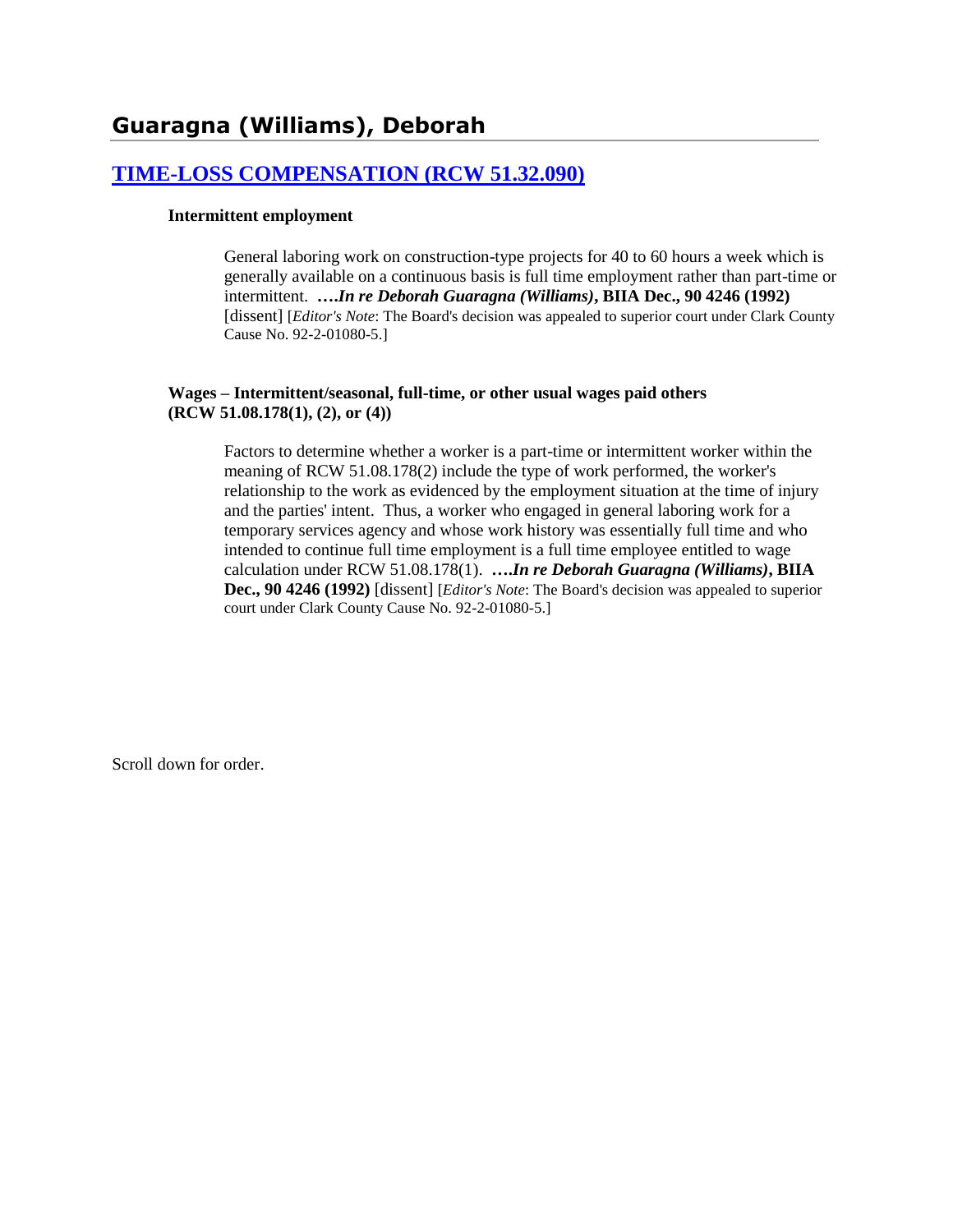## **BEFORE THE BOARD OF INDUSTRIAL INSURANCE APPEALS STATE OF WASHINGTON**

**)**

**IN RE: DEBORAH GUARAGNA (WILLIAMS)**

**) DOCKET NO. 90 4246**

**CLAIM NO. M-008780 ) DECISION AND ORDER**

APPEARANCES:

Deborah J. Guaragna (Williams), by Baker & Brintnall, per Lee A. Baker

Employer, Qualified Personnel, Inc., None

Department of Labor and Industries, by Office of the Attorney General, per Art E. DeBusschere, Assistant, and Steve LaVergne, Paralegal

This is an appeal filed by the claimant on September 20, 1990 from an order of the Department of Labor and Industries dated August 3, 1990 in which the Department computed the wages for the claimant payable at the minimum compensation rate based on RCW 51.08.178(2), on the basis that the claimant's current employment or relationship to employment was essentially part-time or intermittent. The compensation rate was calculated on unmarried plus four dependents for a total of \$322.22 per month. **REVERSED AND REMANDED**.

## **DECISION**

Pursuant to RCW 51.52.104 and RCW 51.52.106, this matter is before the Board for review and decision on a timely Petition for Review filed by the claimant to a Proposed Decision and Order issued on July 24, 1991 in which the order of the Department dated August 3, 1990 was affirmed.

The Board has reviewed the evidentiary rulings in the record of proceedings and finds that no prejudicial error was committed and said rulings are hereby affirmed.

The controversy in this matter regarding the computation of Mrs. Williams' time-loss compensation benefits focuses on the 1988 amendments to RCW 51.08.178. (Laws of 1988, ch. 161 § 12, attached as Exhibit A to this Decision and Order). The 1988 amendments made several changes in the method for determining injured workers' monthly wages for purposes of RCW Title 51. Among other things, the statute, as amended, provides that the monthly wage for workers whose current employment or relationship to employment is essentially part-time or intermittent, shall be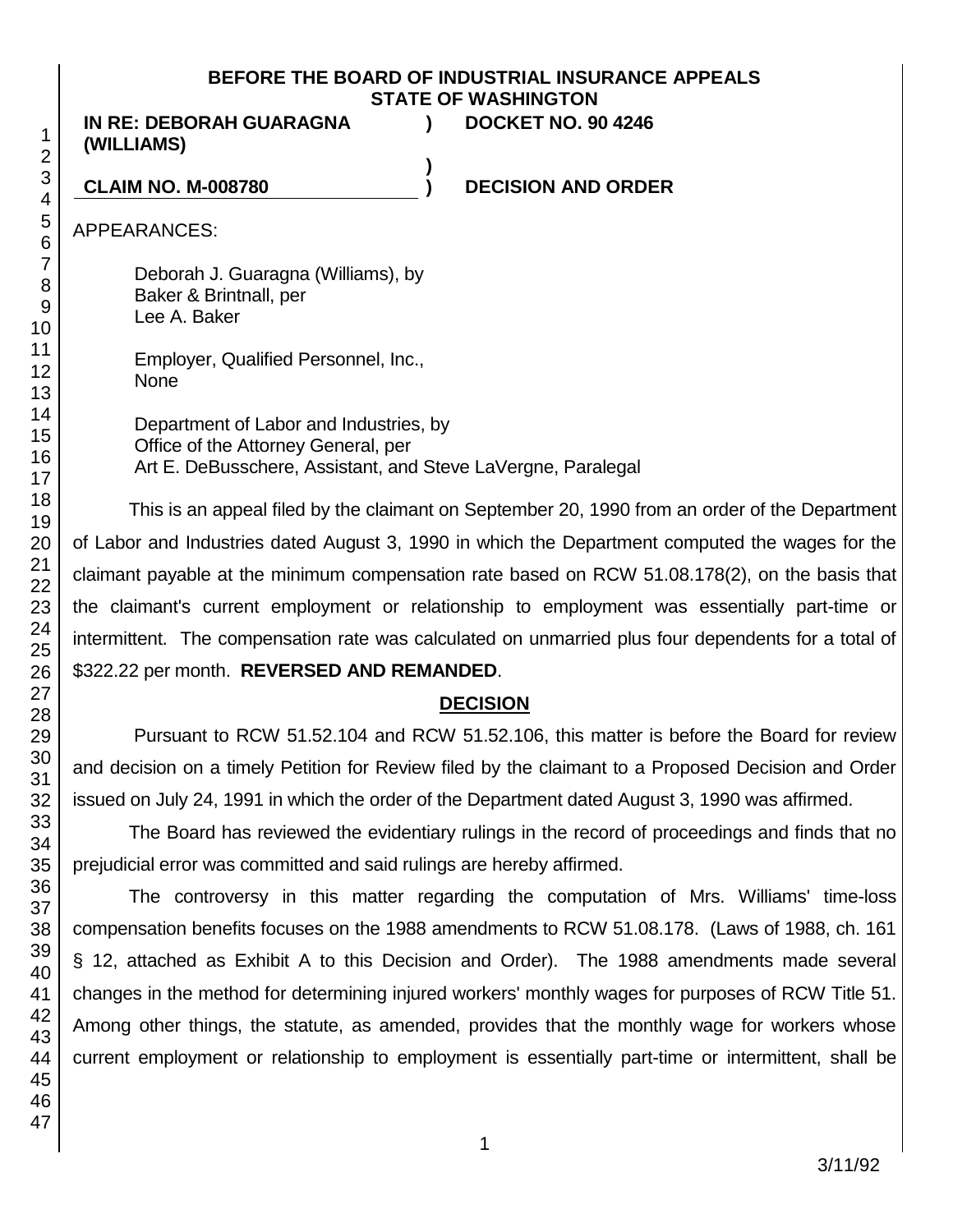determined by averaging the wages earned over any period of twelve successive calendar months preceding the injury which "fairly represents the claimant's employment pattern."

The 1988 amendments provide a specific method for determining the monthly wage for parttime or intermittent workers. We note that RCW 51.08.178(1), which precedes the 1988 amendments, historically as well as textually, also provides a method for computing a monthly wage for workers, some of whom may have a non-standard employment pattern. Specifically, this section provides not only for those who work five days a week but also one, two, three, four, six or seven days per week. Thus, RCW 51.08.178(1) could arguably be used to determine the monthly wage of a part-time worker. However, we believe the Legislature intended the 1988 amendments to provide the basis for determining the nature of a worker's employment, not just the number of days actually worked in a given time period.

Each statute should be read so as to give effect to the purpose of the statute. Newschwander v. Board of Trustees of the Washington State Teachers' Retirement System, 94 Wn.2d 701 (1980); Cramer v. Van Parys, 7 Wn. App. 584 (1972). Therefore, if we are to try and apply RCW  $51.08.178(2)$ (b)<sup>1</sup> (the part added by the 1988 amendment) we must determine the nature of the employment or the worker's individual relationship to the employment. ". . . (b) the worker's current employment or his or her relation to his or her employment is essentially part-time or intermittent, . . ." RCW 51.08.178(2)(b). Thus "part-time" or "intermittent" is determined by looking at the nature of the work actually performed at the time of injury or is determined by the worker's participation in or relationship to the employment. If either the worker's current employment or the worker's relationship to employment is essentially "part-time" or "intermittent", then the twelve-month averaging method as set forth in RCW 51.08.178(2) is used to determine the monthly wage. On the other hand, if the worker is not within the scope of RCW 51.08.178(2)(b) as an essentially part-time or intermittent worker, then RCW 51.08.178(1) provides the method for computing the worker's monthly wage. We believe that this inquiry is required to give effect to each section of the statute and to the statute as a whole.

l <sup>1</sup>This appeal focuses on subsection (b) of RCW 51.08.178(2). There appears to be no issue alleging that Mrs. Williams' employment falls under subsection (a) dealing with work that is "exclusively seasonal in nature".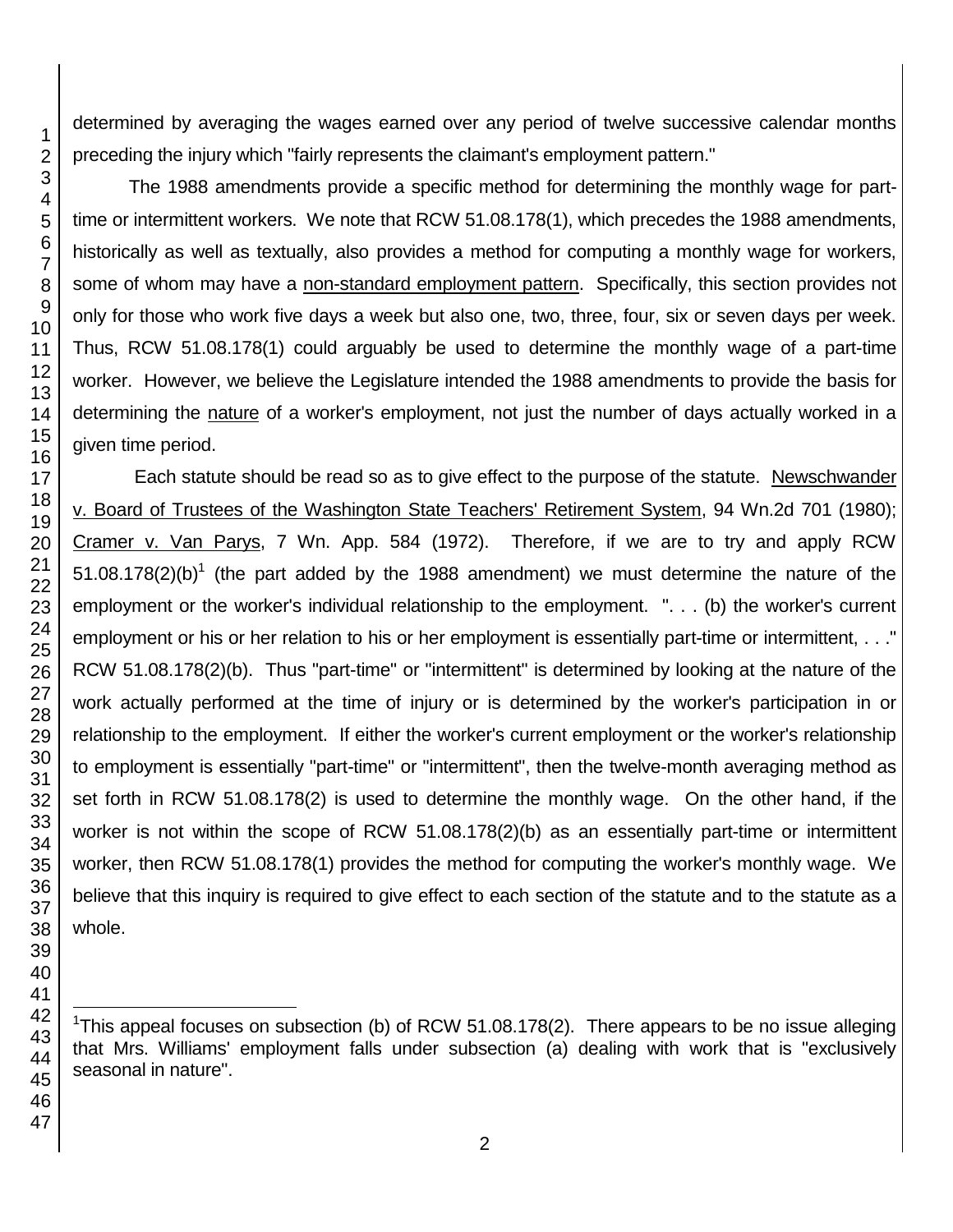The question presented in this case and the issue which is squarely before us is whether Mrs. Williams was a part-time or intermittent worker as those terms are used in RCW 51.08.178(2)(b). If Mrs. Williams was within the definition of those terms then the statutory twelve-month averaging period must be used to determine her monthly wage. If, on the other hand, she was not a part-time or intermittent worker within the meaning of RCW 51.08.178(2)(b), then the method as set forth in RCW 51.08.178(1) must be used to determine her monthly wage.

Mrs. Williams began work with Qualified Personnel, Inc. (QPI) on November 2, 1988. QPI is a labor exchange, providing labor for various contractors. QPI's primary contract is with General Electric. QPI recruits and supplies various types of personnel across the United States. Once on a QPI list of workers, a worker could reasonably expect to be called for further employment. However, there would be no guarantee of further jobs nor any guarantee of the duration of any future employment with QPI as a laborer. Mrs. Williams was hired by QPI to assist in a PCB cleanup in the Spokane area. After approximately six days of employment, she became ill and filed an application for benefits. The claim was allowed. The specific job assignment as a laborer on the PCB cleanup in Spokane was of a relatively short duration. The entire project lasted approximately nine weeks. Mrs. Williams' prior work history consisted of work as a housecleaner.

Based on these facts, the Department classified Mrs. Williams as a part-time or intermittent worker pursuant to RCW 51.08.178(2)(b) and used the averaging method provided in the statute to average her wages over twelve months. As a result, Mrs. Williams' time-loss compensation was computed at the minimum compensation rate. Her time-loss compensation rate was not based on the monthly wage at the time of her injury with QPI.

We believe the proper analysis to be used in determining whether Mrs. Williams was an essentially part-time or intermittent worker requires that we look first to the type of work being performed, and secondly, the relationship of the worker to the employment.

In reviewing the facts presented in this record, we find that Mrs. Williams was engaged in general laboring work. The record establishes that Mrs. Williams was working between 40 and 60 hours a week as a laborer for QPI, performing general laboring and cleaning work on the PCB cleanup project. We believe the nature of the work performed by Mrs. Williams was not essentially "part-time" or "intermittent." Instead, we believe the type of work Mrs. Williams performed, that is, general laboring work on a construction-type project for 40 to 60 hours a week, is generally available on a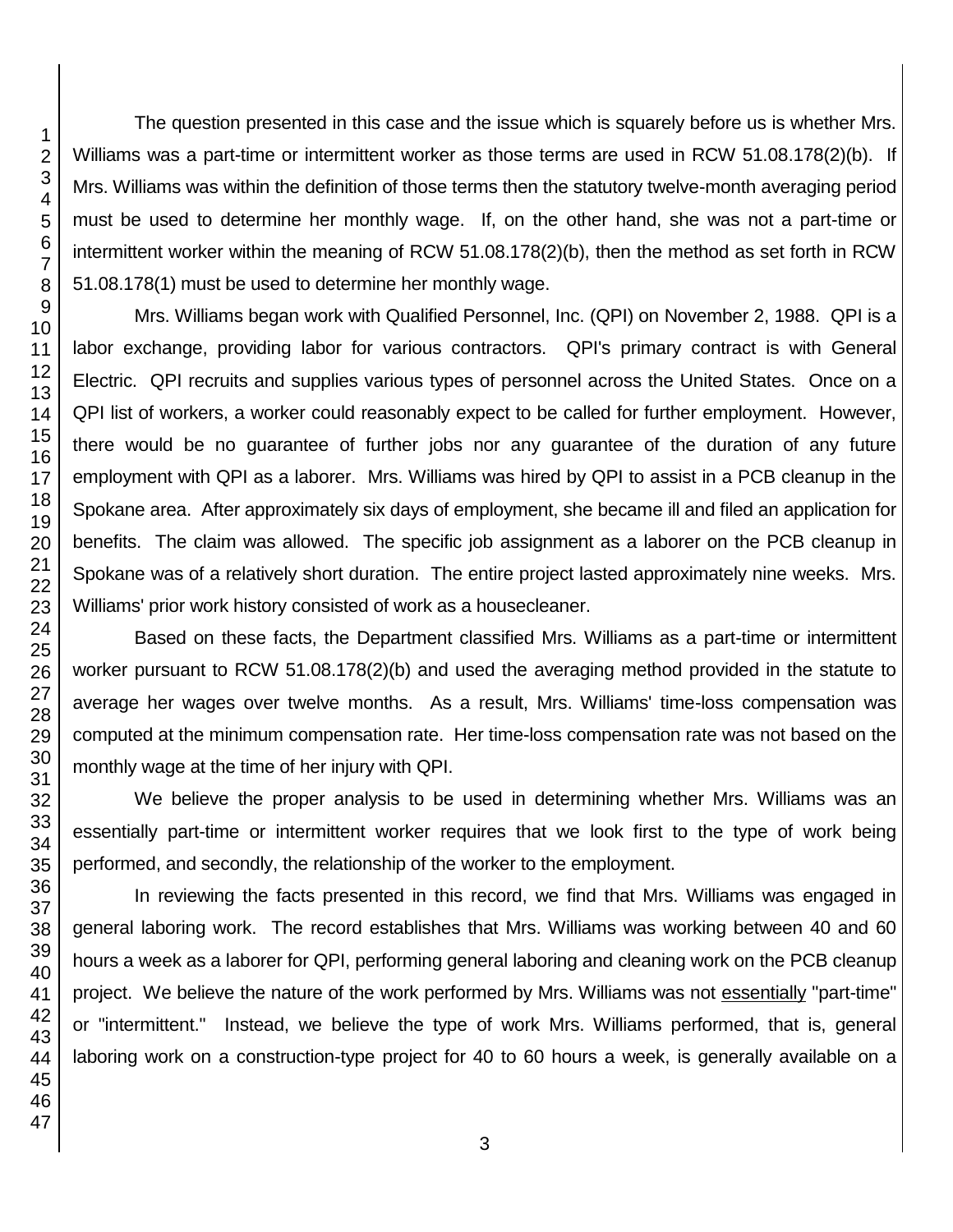continuous basis and constitutes full-time employment. We next turn to Mrs. Williams' relationship to her employment.

While the type of work in which a worker engages may be full-time, if the worker establishes a relationship with that employment which is essentially "part-time" or "intermittent", then RCW 51.08.178(2) mandates that the worker's wage be determined by the twelve-month averaging method.

We do not believe Mrs. Williams had an essentially "part-time" or "intermittent" relationship to her employment. Again, there is nothing essentially "part-time" or "intermittent" about general laboring work on a construction project. In classifying Mrs. Williams' relationship to her current employment with QPI as intermittent, the Department's focus appears to be on her relationship to: 1) past employments; 2) her relationship with a specific employer; and 3) the availability of future employment.

The record indicates that Mrs. Williams' past employment may have been intermittent in nature as that word is used in RCW 51.08.178(2)(b). However, subsection (b) clearly contemplates an analysis of the current employment situation. Although her precise work history is not available in this record, she testified that "I worked for S & J Cleaning off and on for approximately two years before 1988". 4/12/91 Tr. at 16. This statement indicates an intermittent relationship with her prior employer. Unfortunately the record is poorly developed regarding a more extensive history of her prior employment relationships beyond her statements about S & J Cleaning. While past work history may have some relevance in understanding a worker's present or current relationship to his or her current employment, the mere fact that a worker may have a past history of part-time or intermittent work is insufficient, in and of itself, to classify a worker's current relationship to employment as part-time or intermittent! Other relevant factors, such as the worker's intent, as well as the nature or type of current employment, also bear on Mrs. Williams' relationship to employment at the time of her industrial injury.

The claimant correctly points out that RCW 51.08.178(2)(b) is specifically directed to whether the worker's current employment or relationship to employment is essentially part-time or intermittent. However, we do not believe it is appropriate to only focus on the worker's relationship to the present employer. While the relationship with the current employer may be relevant in resolving the worker's relationship to employment, other factors, including the worker's intent, as well as the nature of the current employment (for example, whether the employment is typically a full-time employment), also bear on the determination.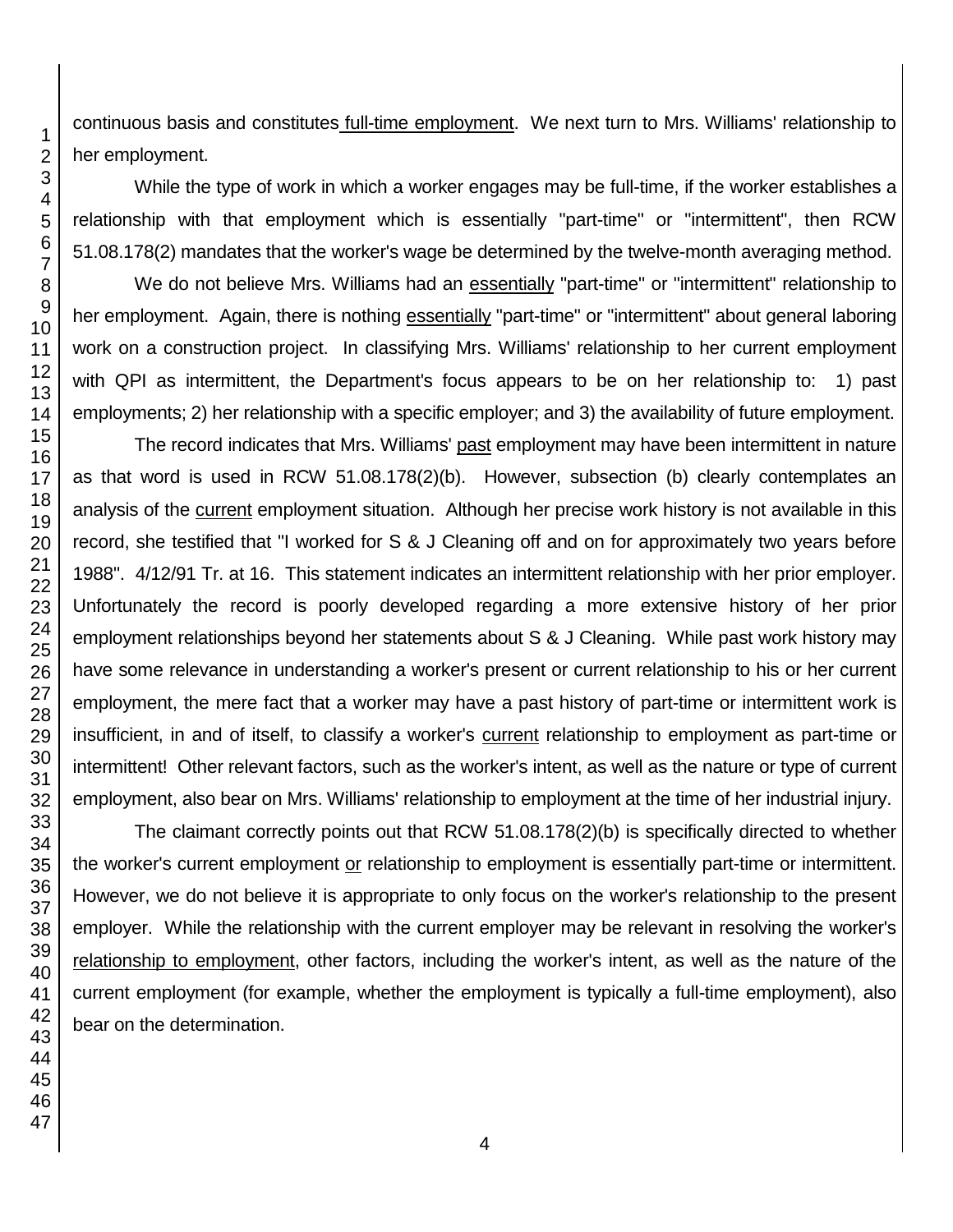With regard to the question of intent, the following statements by Mrs. Williams in response to questions concerning her intent to work on a full-time basis are persuasive regarding her relationship to her employment as a general laborer:

- Q. And what was your long-term intent in relation to this kind of work?
- A. Because of the job that I was performing at the time was not sustaining my household, I knew about construction work. I do (sic) that I could do it. I knew that it would be full-time. I knew that I could make a good living and support my children, and that's what I planned on doing. I wanted to get experience so that later on I could go on to work at the shipyards. 4/12/91 Tr. at 10.
- Q. Was your plan to rely on this type of work intended for any limited period of time?
- A. It was not for a limited period of time. I made a decision. I made a career change. I would not have quit my prior job just on a hunch, or a guess that I may work here and there. I was guaranteed plenty of work. I'm sorry I was injured on my first job. I had four kids to support. The only job that I could have done was this at the time because I knew the welding. I knew the background, or go on welfare, which I'd already done previously to that with my ex-husband, Michael, and I did not want to go on the welfare. I did not want to submit my kids to that. 4/12/91 Tr. at 14.

Abandonment of part-time or intermittent work in favor of a full-time relationship with employment is indicative of an intent by the worker to be employed full-time. Under such circumstances the past work history of part-time or intermittent work should not be used as a basis for determining the current working relationship!

The testimony presented by Mrs. Williams regarding her intent to work full-time as a general laborer on construction projects is un-rebutted. Her reasons for seeking a full-time employment relationship in general laboring construction work, that is, the desire to support her four children and avoid the dependent nature of welfare, rings true.

While it appears that the Department relied in part on past employment relationships in this case, and disregarded Mrs. Williams' intent, it also appears that the Department has focused on the future availability of employment in classifying Mrs. Williams as an intermittent worker. We have found nothing in the legislative history or in the reading of RCW 51.08.178(2)(b) which suggests that the future availability of employment is an appropriate criteria to use in determining that the worker's relationship to her current employment is essentially part-time or intermittent. General laboring work on construction projects usually requires that the worker seek a new relationship with an employer

1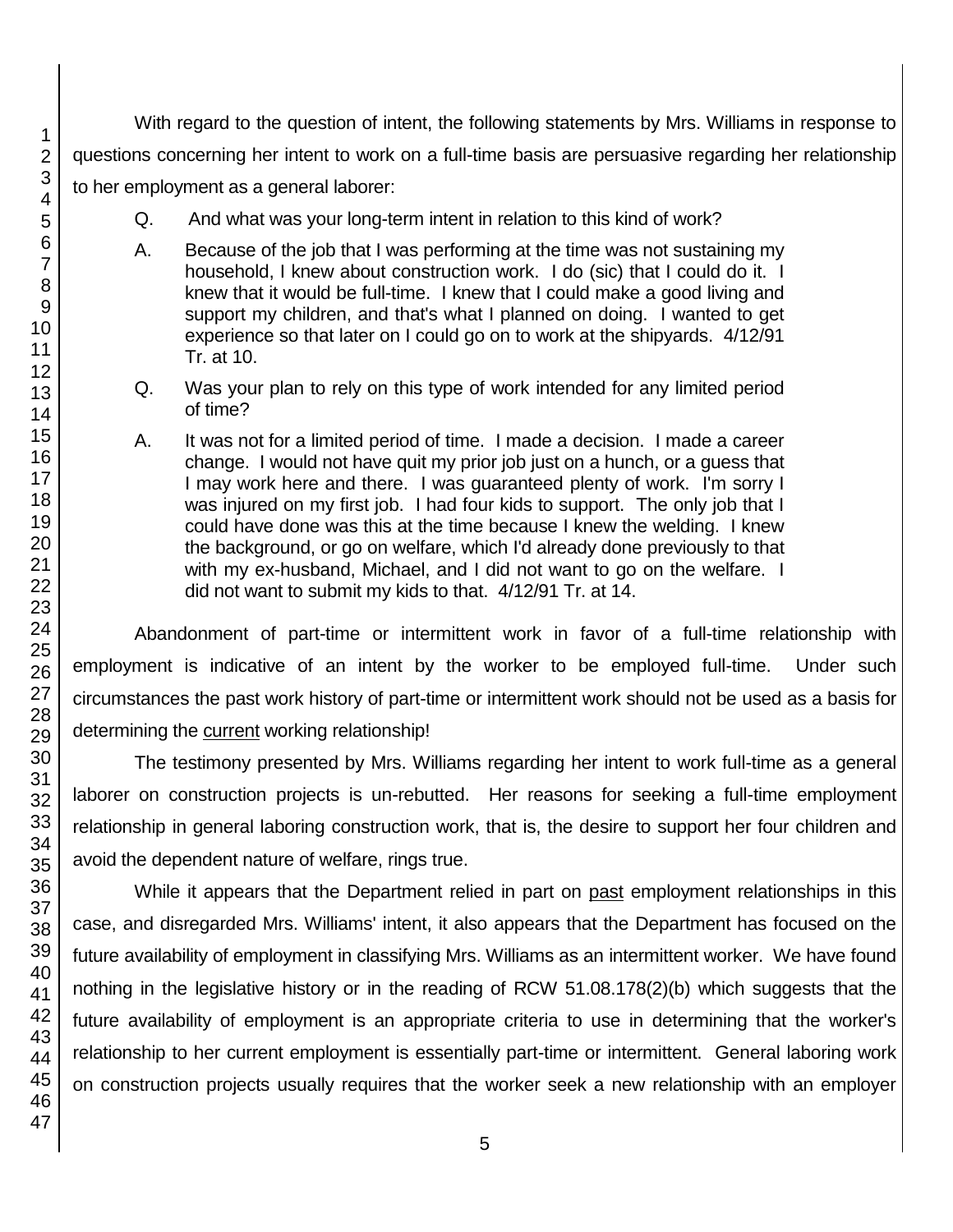once each project is completed. In doing so, the worker may have periods of unemployment. We do not believe that working from job to job in construction type work<sup>2</sup> should be considered <u>per se</u> parttime or intermittent work merely because there may be periods of non-work in between job assignments. Construction work, or any other work, that may require the worker to establish an employment relationship with several different employers, back to back or in succession, should be viewed as essentially full-time work and not essentially part-time or intermittent, unless rebutted by the Department. We do not believe the Department may speculate that a worker will not have work available continuously in the future and, based on such speculation, classify the worker as "part-time" or "intermittent." We do not believe the statute intended this result. We do not believe that this method "fairly represents" the worker's monthly wage or "employment pattern."

In any event, Mrs. Williams' future employment would not have been with a different employer because she would have continued to work with QPI! QPI would have developed new projects and assigned people employed by them to those projects. While it is certainly possible that QPI may not have been able to offer Mrs. Williams continuous employment after the current project was completed, the relationship between QPI and Mrs. Williams was, nevertheless, continuing in nature.

We have examined the available legislative history of the 1988 amendments to RCW 51.08.178 (House Bill 1396) and we have been unable to locate any information which is especially helpful in resolving the issue in this appeal. In arguments to the industrial appeals judge, as well as in the Petition for Review, the claimant relies on Rozner v. Bellevue, 116 Wn.2d 342 (1991) for the proposition that statements made by Representative Art Wang in his letter to the claimant's counsel dated April 10, 1991 are appropriate and should be relied upon by this Board to correctly interpret the 1988 amendments to RCW 51.08.178. The claimant urges us to consider Representative Wang's letter as a part of the legislative history.

Claimant's reliance on Rozner v. Bellevue is misplaced. The court's decision in Rozner v. Bellevue does not support claimant's position regarding Representative Wang's letter of April 10, 1991 as legislative history. The decision in Rozner v. Bellevue simply supports the use of traditional legislative history to aid the court in interpreting ambiguous statutory language. In Rozner, the court examined traditional legislative history, including the Governor's veto message. While the court in Rozner looked at subsequent legislative enactments following the Governor's veto to ascertain the

2 or, we would add, in any field of work with a similar employment pattern.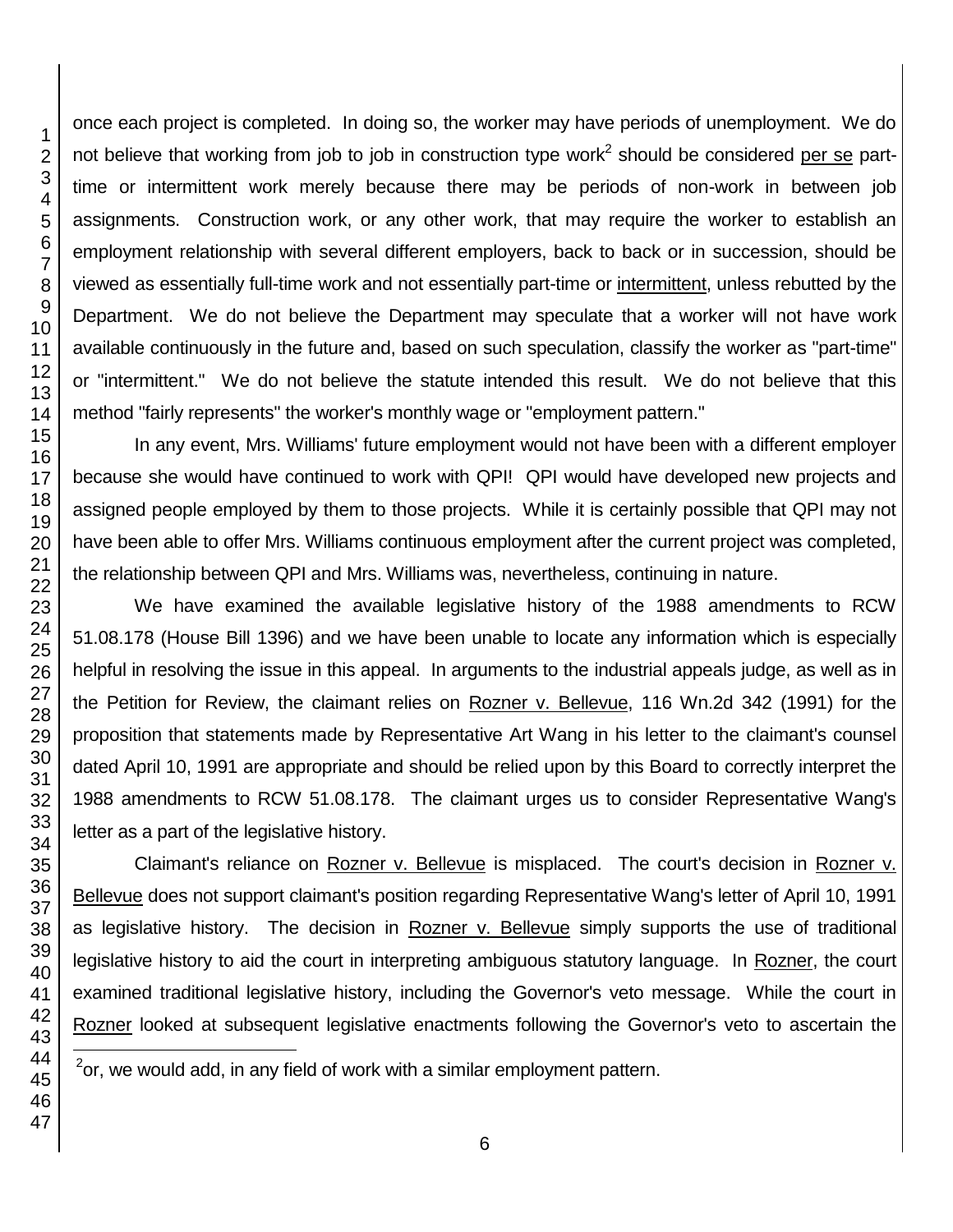legislative intent, the court did not rely on post-enactment statements of individual legislators regarding legislative intent. Such post-enactment statements by individual legislators has been consistently rejected. City of Spokane v. State, 198 Wash. 682 (1939). Additionally, we doubt very much that Representative Wang would approve of counsel's use of the April 10, 1991 letter as "legislative history" to be used by this Board, or the courts, in interpreting the 1988 amendments to RCW 51.08.178. See, Wang, Legislative History in Washington, 7 U.P.S. Law Review, 593-594 (1984).

In summary, we believe the facts of this case indicate that Mrs. Williams' employment at the time of her industrial injury was not, by its nature, part-time or intermittent. Nor do we believe that her relation to employment was part-time or intermittent. Insofar as the Department tried to demonstrate that Mrs. Williams had not had a history of full-time employment, we believe that her statements regarding her intent to work continuously are relevant and persuasive.

While the availability of the work with QPI in the future may have been uncertain in some ways, her relationship to her current employment should not be considered essentially part-time or intermittent because of that future uncertainty.

The Department order in this matter should be reversed and this matter remanded to the Department with instructions to compute Mrs. Williams' monthly wage pursuant to RCW 51.08.178(1) based upon her actual wage at the time of her injury with QPI.

# **FINDINGS OF FACT**

1. On November 2, 1988, Deborah Williams sustained an industrial injury during the course of her employment with Qualified Personnel, Inc. (QPI). The Department of Labor and Industries received Mrs. Williams' application for benefits on December 7, 1988. On February 21, 1989, the Department issued an order accepting Mrs. Williams' claim.

On April 24, 1990, the Department issued an order determining that it had overpaid Mrs. Williams' time-loss compensation for the reason that payments were based on an inaccurate correctable wage. The Department received Mrs. Williams' protest and request for reconsideration of its April 24 order on June 21, 1990.

On August 3, 1990, the Department issued an order which determined that based on Mrs. Williams' monthly wage per RCW 51.08.178(2) her time-loss compensation rate would be the minimum compensation rate. On September 22, 1990, the claimant filed a notice of appeal with the Board of Industrial Insurance Appeals from the Department's August 3, 1990 order.

2. The claimant, Deborah Williams, was employed by QPI on November 2, 1988 as a general laborer. The claimant had established an intent to work continuously and she had established a full-time relationship with her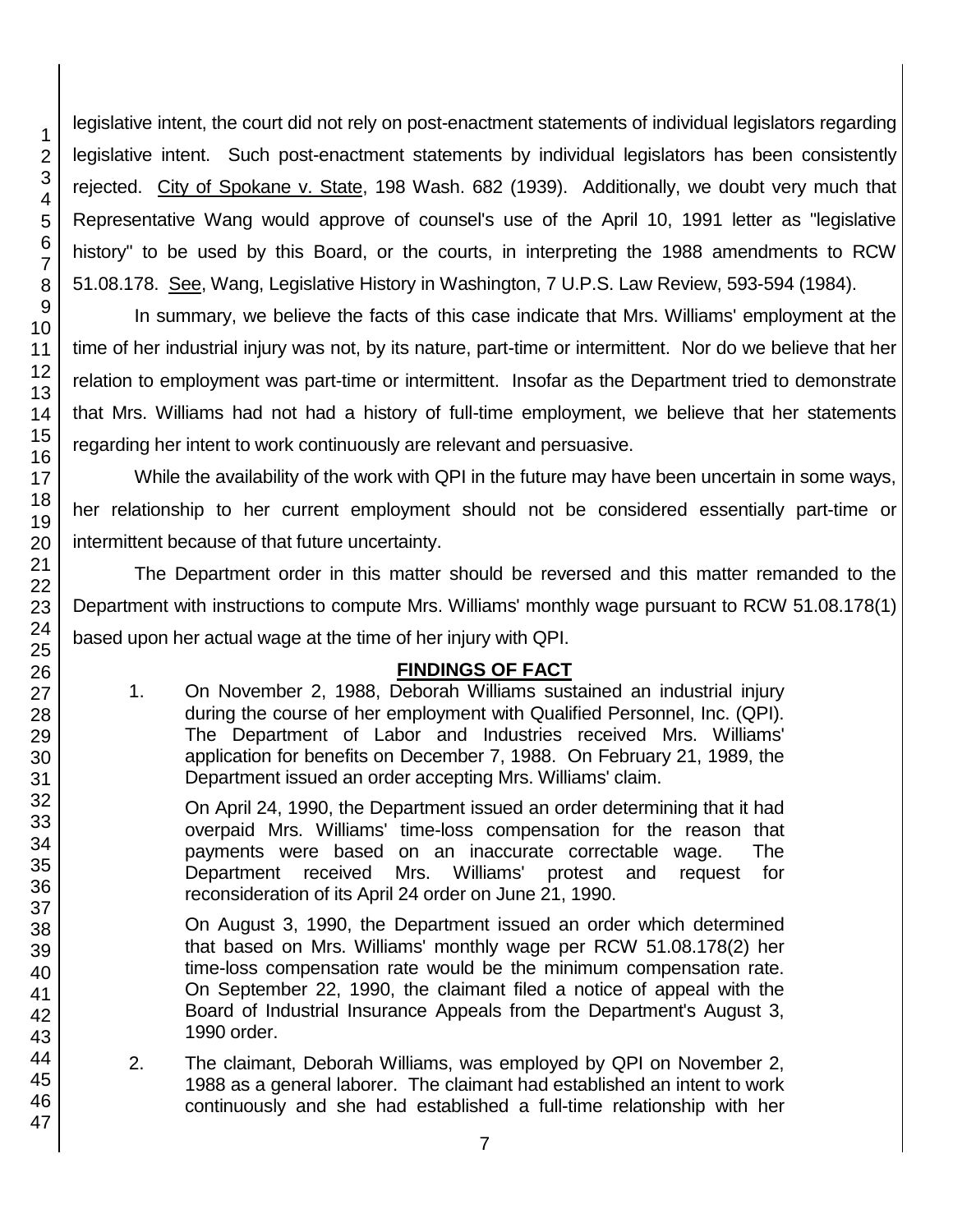current employment on a full-time basis as a general laborer. Deborah Williams' relationship to her employment on November 2, 1988 was not part-time or intermittent.

3. On November 2, 1988, at the time of her industrial injury, Deborah Williams' weekly work schedule was ten hours a day, six days a week.

#### **CONCLUSIONS OF LAW**

- 1. The Board of Industrial Insurance Appeals has jurisdiction over the parties and the subject matter to this appeal.
- 2. On November 2, 1988, Deborah Williams' employment and her relation to her employment with QPI was not part-time or intermittent as contemplated by RCW 51.08.178(2).
- 3. The Department's August 3, 1990 order which determined that based on Mrs. Williams' monthly wage per RCW 51.08.178(2) her time-loss compensation rate would be the minimum compensation rate, is incorrect and is hereby reversed and this matter remanded to the Department with instructions to recompute Mrs. Williams' monthly time-loss compensation rate based on RCW 51.08.178(1) as a full-time worker working ten hours a day, six days a week.

#### It is so **ORDERED.**

Dated this 11<sup>th</sup> day of March, 1992.

BOARD OF INDUSTRIAL INSURANCE APPEALS

/s/  $\,$ 

S. FREDERICK FELLER Chairperson

 $/$ s/ $\sim$ FRANK E. FENNERTY, JR. Member

## **DISSENT**

I disagree with the Board majority's determinations that the claimant's employment with QPI and her relation to that employment was a full-time relationship on a full-time basis, and that her relation to such employment was not intermittent as contemplated by RCW 51.08.178(2). True enough, her temporary employment during this particular industrial cleanup project, for its quite limited duration, was full-time on each work-day worked.

However, based on the entirety of the evidence in the record, it is clear to me that no full-time employment relationship on an ongoing basis was established by reason of her being hired for the duration of this one project. Regardless of her professed long-term "intent" to work on a full-time